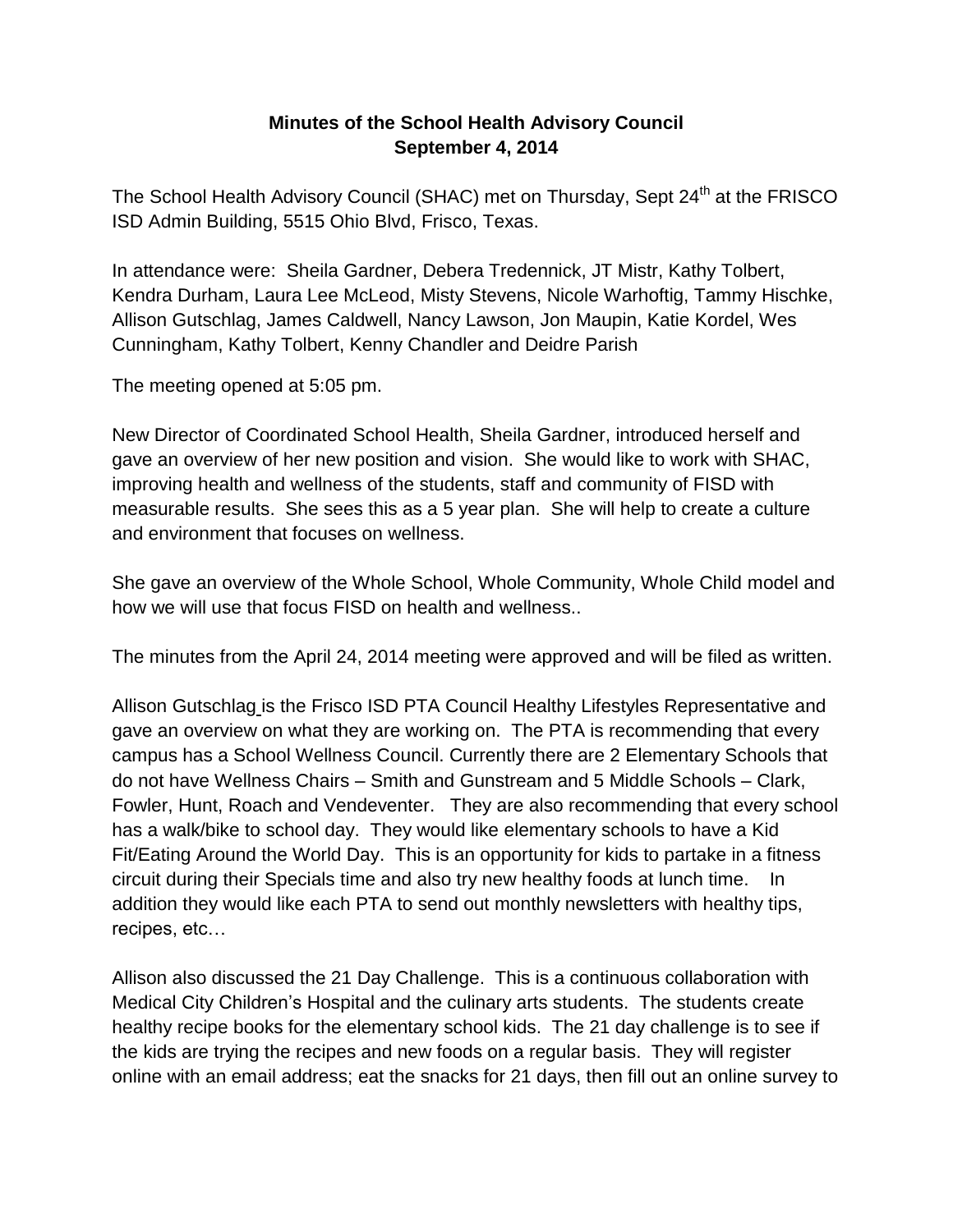see if the habits have stuck. This year Frisco ISD will be competing with Allen ISD to see who has the most student involvement.

October 25 is the Gary Burns run in downtown Frisco. They are expecting 5000-6000 runners. Please spread the word.

Kathy Tolbert spoke on Health Education and Services. She would like the groups help in offering ideas to remediate a situation with the peanut free tables at school. Each school has designated peanut free tables. Kids with allergies are allowed to sit there, but may not bring friends to that table. The allergy kids DO have the option to sit at a regular table. Parents of allergy kids are would like to able to bring a friend to the table. Kathy does not want to compromise the health of the kids at the table. She is open to any suggestions.

Health Sciences at the CTE center can use volunteers. Please pass on the info to anyone you know that may be willing to help out.

John Caldwell gave an update on the Bully and Suicide prevention programs. During the summer there was a camp for 10-12 "student ambassadors" to help mentor troubled kids. Generally the kids that are troubled are loners and by getting kids connected at an early age and involved with other kids, some of the issues can be eliminated. He discussed a coordinated plan which talks about healthy living and dealing with conflict which will encompass drug/alcohol use, suicide, etc... He doesn't want teachers to think this is a separate curriculum for teachers to teach, but simply incorporate these positive messages into other lessons on a regular basis.

Sheila gave an update on the birthday celebration alternatives. All schools sent out notification regarding birthday. Instead of food items, schools are encouraged to celebrate the student's birthdays in other ways – yo-yos, jump ropes, crazy sock day, etc… Campus principals will decide how they want to celebrate birthdays on their campuses. The celebration will continue, but would be best to not include food. If parents send in food items they will be distributed at the end of the school day.

Debra Tredennick gave an update on the wellness policy. Frisco ISD currently has a wellness policy that was put in place several years ago. This is the policy we currently follow. Last year the SHAC committee had hoped to update the policy but had to wait for the guidelines from the USDA. The guidelines came and a separate committee will be formed to work on the development of the new policy – hopefully this year.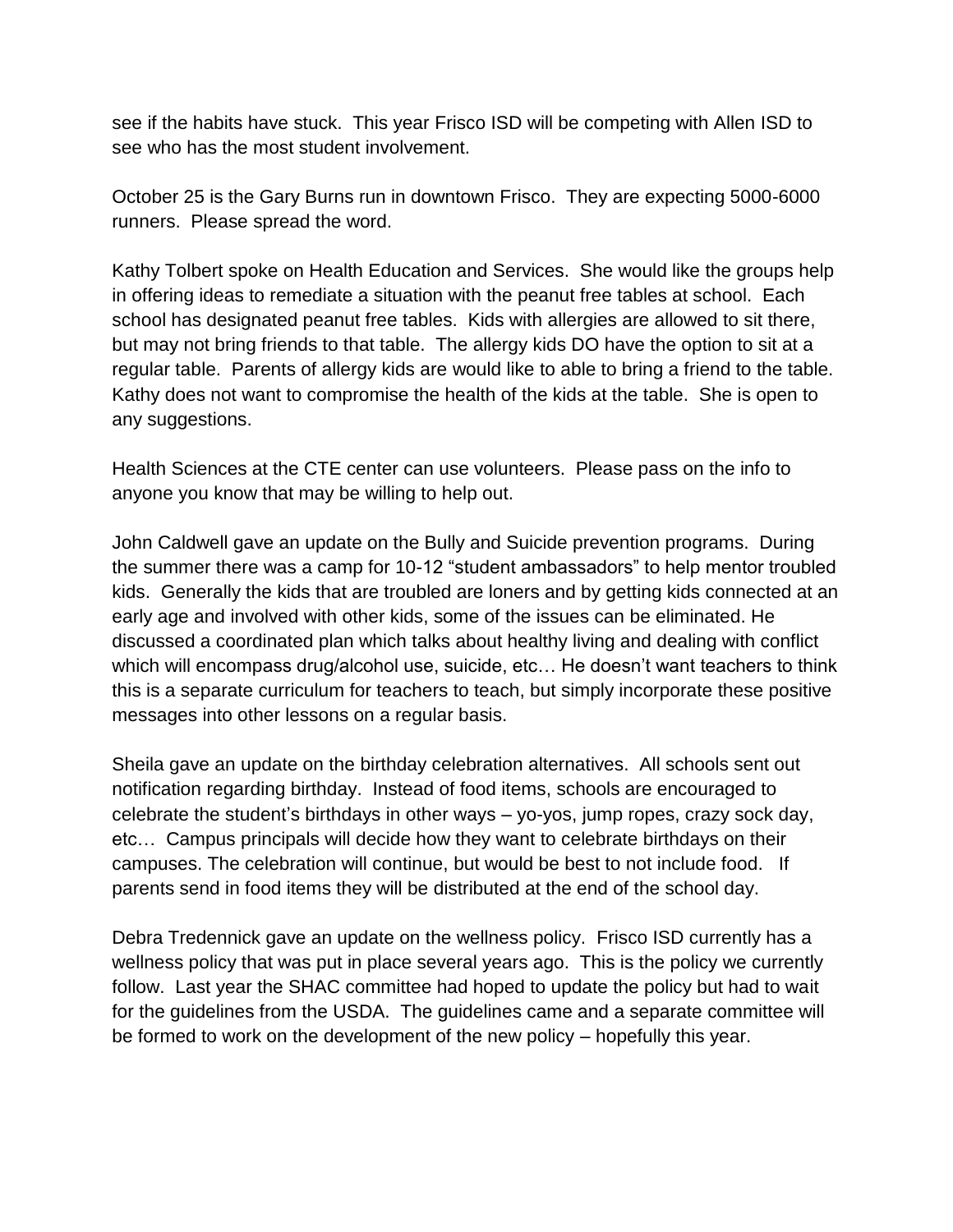Debra stated that in the past Frisco ISD has always followed the guidelines of the Texas Public School Nutrition Policy which had fairly strict guidelines of what could be served in meals and food sold outside of the meal plan. The USDA came out with a new Smart Snacks in schools policy for items sold outside the meal plan and is not as strict. It was recommended that we now follow these guidelines. Because they aren't as strict and will allow for unhealthy food options – Debra made a recommendation that Frisco ISD continue to follow the Texas Public School Nutrition policy until our wellness policy is complete. She made the following motion:

"Texas Public Schools have been following the Texas Public School Nutrition Policy for almost 10 years. This policy ended on July 1 when the USDA's restrictions for food sold during the school day went into effect (Smart Snacks in Schools). I would like to recommend that Frisco ISD continue to follow the Texas Public School Nutrition Policy until the district amends and changes its current wellness policy. The only exceptions to following this rule would be where the USDA policy is more restrictive."

This motion will be brought to the next SHAC meeting for the 2014-2014 approved SHAC members to vote on.

Sheila noticed a visitor was in attendance, which she had corresponded with through email and gave him an opportunity to speak. John Bates is a parent of three children at Boals Elementary. He feels that the message sent home regarding the birthday celebration treats was conflicting. He asked that the rules regarding treats be stated more clearly and communicated to the parents with options available. He doesn't understand why such treats such as ice cream can be purchased in the cafeteria but cannot be provided to the class to celebrate birthdays. Sheila appreciated his questions and comments and agreed to get back to him. He then left the meeting.

Sheila met with the various sports Booster Clubs to discuss menu options in the concession stands. They were all open to offering healthier snack options in addition to what is currently on their menus. Please look for a change in what is offered in concessions stand with in FISD in the 20132014 school year.

The Jump Rope for Heart educational campaign focused on heart health was a HUGE success in Frisco ISD. We are currently #1 in 6 states for participation and #5 nationally. Over 20,000 students participated in the event.

JT Mistr promoted the Girls on the Run program. This is a great program for girls to gain physical and mental strength through group running activities after school. He said it's a great program but difficult for PE teachers to run based on timing. He would love to see PTA's take it on and even have schools pool together and run the program. Some schools in Frisco ISD currently offer the program.